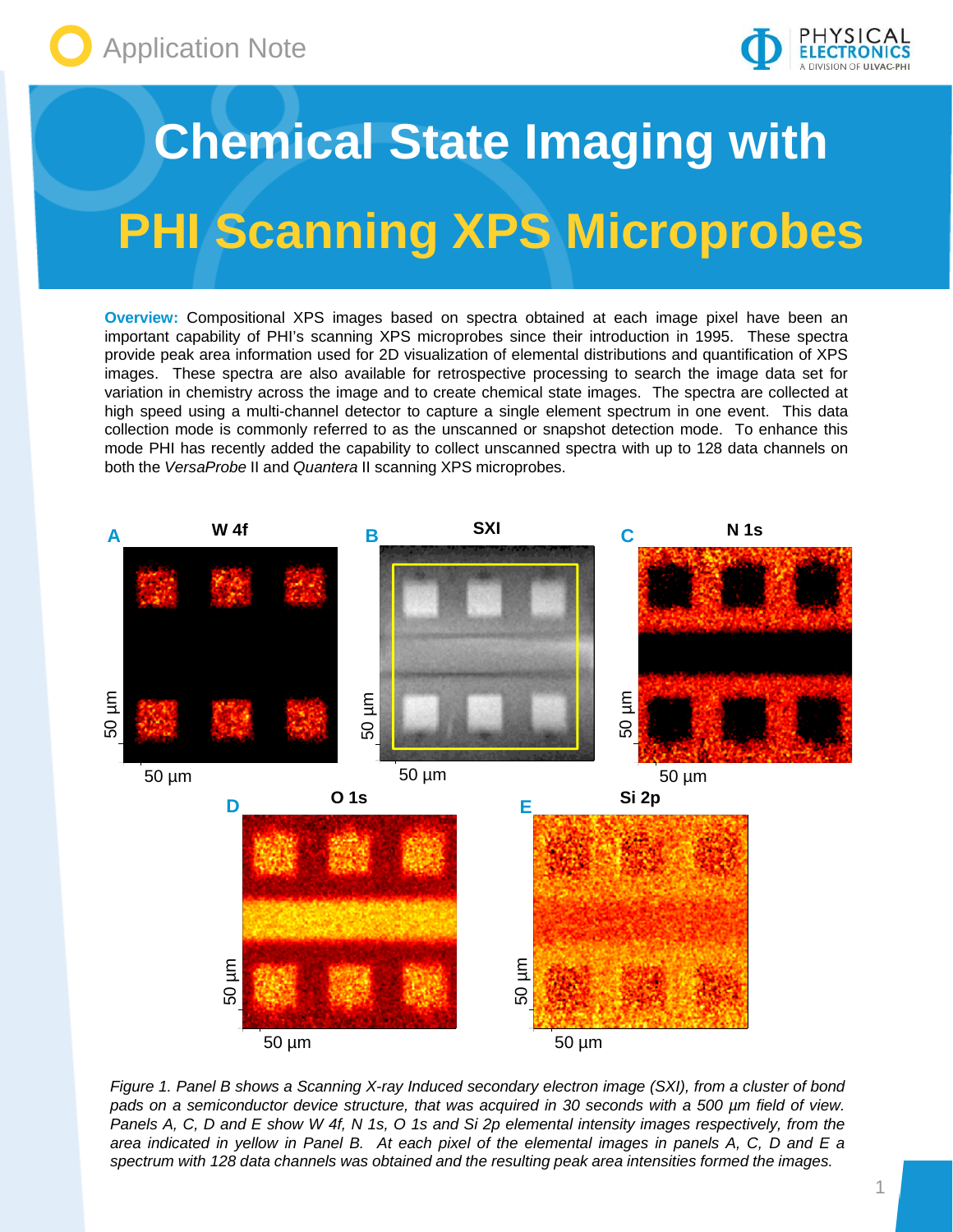



**Imaging Measurements:** The semiconductor device structure was analyzed in the as-received condition with a PHI *Quantera* II scanning XPS microprobe. The x-ray beam diameter was set to 7.5 µm and dual beam charge neutralization was activated. The sample was placed at the focal point of the spectrometer using the instruments Auto-Z function and an x-ray beam induced secondary electron image (SXI) was obtained. As shown in panel B of figures 1 and 2 the area to be imaged was defined on the SXI image and is outlined in yellow. Because the secondary electrons are created and detected by the same x-ray source and energy analyzer used to acquire the XPS images, there is a perfect registry between the SXI images and the elemental images. The W 4f, N 1s, O 1s and Si 2p elemental images are shown in Figure 1; panels A, C, D, and E respectively. The data collection time for each image was 8 minutes. Each elemental image contains 256 by 256 pixels with each pixel containing a spectrum with 128 data channels. The elemental images in Figure 1 are XPS total peak area images. The bond pad structures which are approximately 100 x 100 µm are clearly visible in these images. These images contain spectra at each pixel with 128 data channels and the composite (spectra from all pixels added together) spectrum for each element is shown in figure 2. The arrays of spectra used to create the elemental images were then used with the Linear Least Squares (LLS) fitting algorithm in PHI MultiPak™ to create the chemical state images shown in figure 3.



*Figure 2. Panel B shows the Scanning X-ray Induced secondary electron image (SXI), from a cluster of bond pads on a semiconductor device structure, that was acquired in 30 seconds with a 500 µm field of view. Panels A, C, D and E show the composite spectra of W 4f, N 1s, O 1s and Si 2p resulting from summing the 128 channel spectra from all the image pixels.*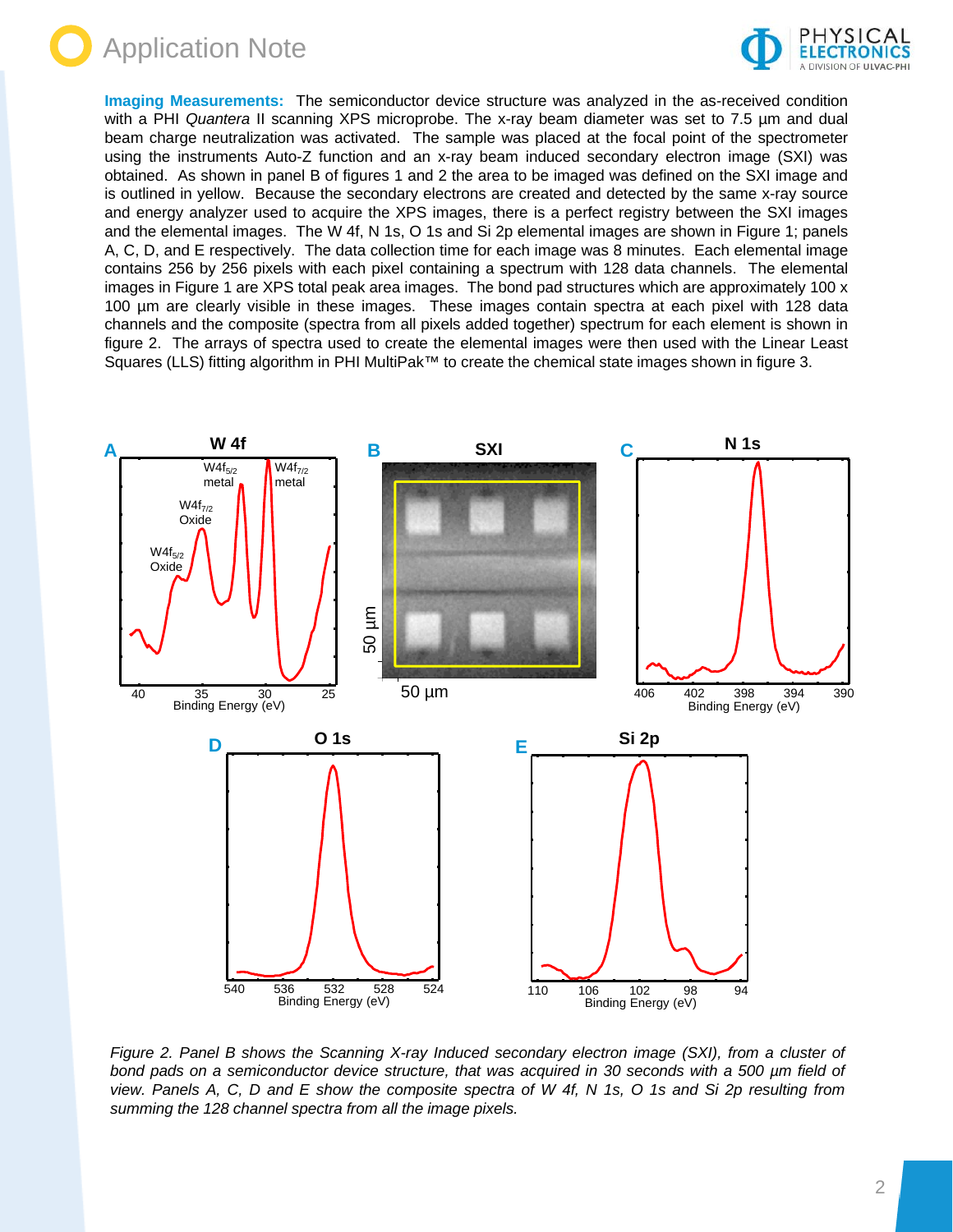





*Figure 3. Panel A shows the elemental Si 2p peak area intensity image with three regions of interest selected for the extraction of potential basis (reference) spectra for LLS fitting. Panel B shows the Si 2p composite spectrum from the entire image area which indicates the presence of multiple chemical states with overlapping spectra. Panel C shows the three basis spectra extracted from the areas defined in Panel A. Panel D shows the chemical state images created using the three basis spectra and LLS fitting to interrogate the spectra at each pixel of the Si 2p image.*

**Results:** The SXI and elemental intensity images displayed in Figure 1 clearly show the locations of multiple regions of interest on the semiconductor device structure. The bond pads are shown to have W, Si, and O at the surface. In addition, regions with the colocation of Si and O, and Si and N are observed. Since Si is colocated with three different elements (W, O, and N) LLS fitting was applied to extract basis spectra from the Si 2p image data set and create chemical state images based on these spectra.

The composite spectra displayed in Figure 2 provide additional interpretation of the surface chemistry. The W 4f binding energies for the peaks found in Panel A of Figure 2 reveal that the tungsten is present at the surface with oxide and metallic chemistries. The N 1s binding energy for the peak in Panel C of Figure 2 is consistent with a silicon oxynitride. The O 1s peak shape and binding energy value for the peak in Panel D of Figure 2 is consistent with a silicon oxynitride and silicon oxide. The composite Si 2p peak shape and binding energy values found in Panel E of Figure 2 indicate multiple silicon chemical states co-exist over the imaged area of this sample.